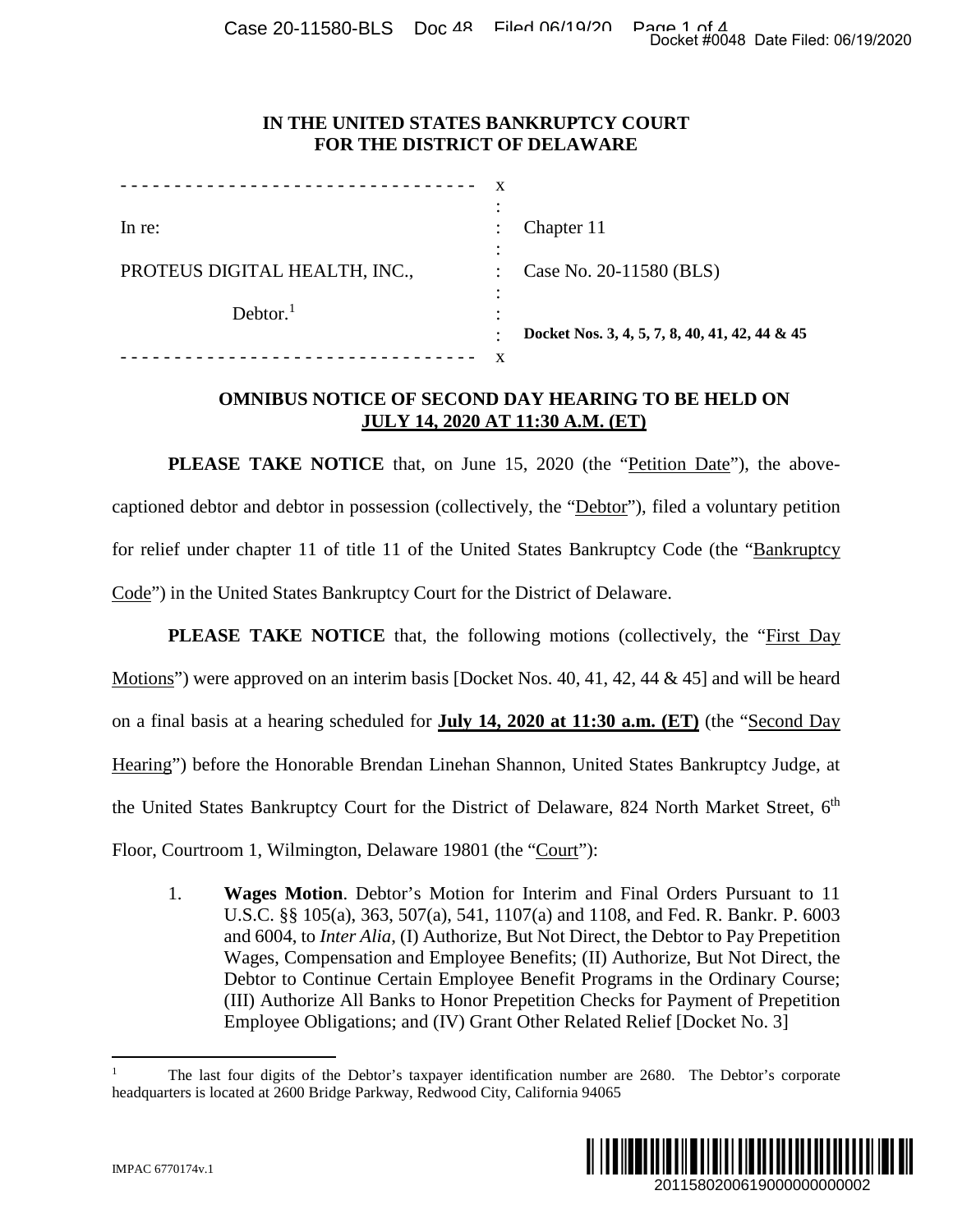- 2. **Utilities Motion**. Debtor's Motion for Interim and Final Orders Pursuant to 11 U.S.C. §§ 105(a) and 366 (I) Approving Debtor's Proposed Form of Adequate Assurance of Payment, (II) Establishing Procedures for Resolving Objections by Utility Companies, and (III) Prohibiting Utility Companies from Alerting, Refusing or Discontinuing Service [Docket No. 4]
- 3. **Insurance Motion**. Debtor's Motion for Interim and Final Orders Authorizing Debtor to (I) Maintain Existing Insurance Policies and Pay All Obligations Arising Thereunder; and (II) Renew, Revise, Extend, Supplement or Enter into New Insurance Policies Pursuant to 11 U.S.C. §§ 105, 361, 362, 363, 1107 and 1108**,**  and Fed. R. Bankr. P. 6003 and 6004 [Docket No. 5]
- 4. **Cash Management Motion**. Debtor's Motion for Interim and Final Orders (A) Authorizing the Debtor to (I) Continue to Operate Its Cash Management System, (II) Honor Certain Prepetition Obligations Related Thereto and (III) Maintain Existing Business Forms; (B) Authorizing the Debtor's Banks to Honor All Related Payment Requests and (C) Granting Related Relief [Docket No. 7]
- 5. **Cash Collateral Motion**. Debtor's Motion for Entry of Interim and Final Orders (I) Authorizing Debtor to Use Cash Collateral, (II) Granting Adequate Protection to Secured Lender, (III) Scheduling Final Hearing, and (IV) Granting Related Relief [Docket No. 8]

**PLEASE TAKE FURTHER NOTICE** that objections, if any to the First Day Motions

must comply with the Federal Rules of Bankruptcy Procedure and the Local Bankruptcy Rules for the District of Delaware. Objections, if any, to the First Day Motions must be filed with the Court and served upon each of the parties set forth below **on or before July 7, 2020 at 4:00 p.m. (ET)**: (i) proposed counsel to the Debtor, (a) Goodwin Procter LLP, 620 Eighth Ave., New York, NY 10018 (Attn: Nathan A. Schultz (nschultz@goodwinlaw.com), Barry Z. Bazian (bbazian@goodwinlaw.com)) and (b) Potter Anderson & Corroon LLP, 1313 North Market Street, 6th Floor, Wilmington, Delaware 19801 (Attn: L. Katherine Good (kgood@potteranderson.com)); (ii) Office of the United States Trustee, J. Caleb Boggs Federal Building, 844 King Street, Suite 2207, Lockbox 35, Wilmington, DE 19801 (Attn: Benjamin A. Hackman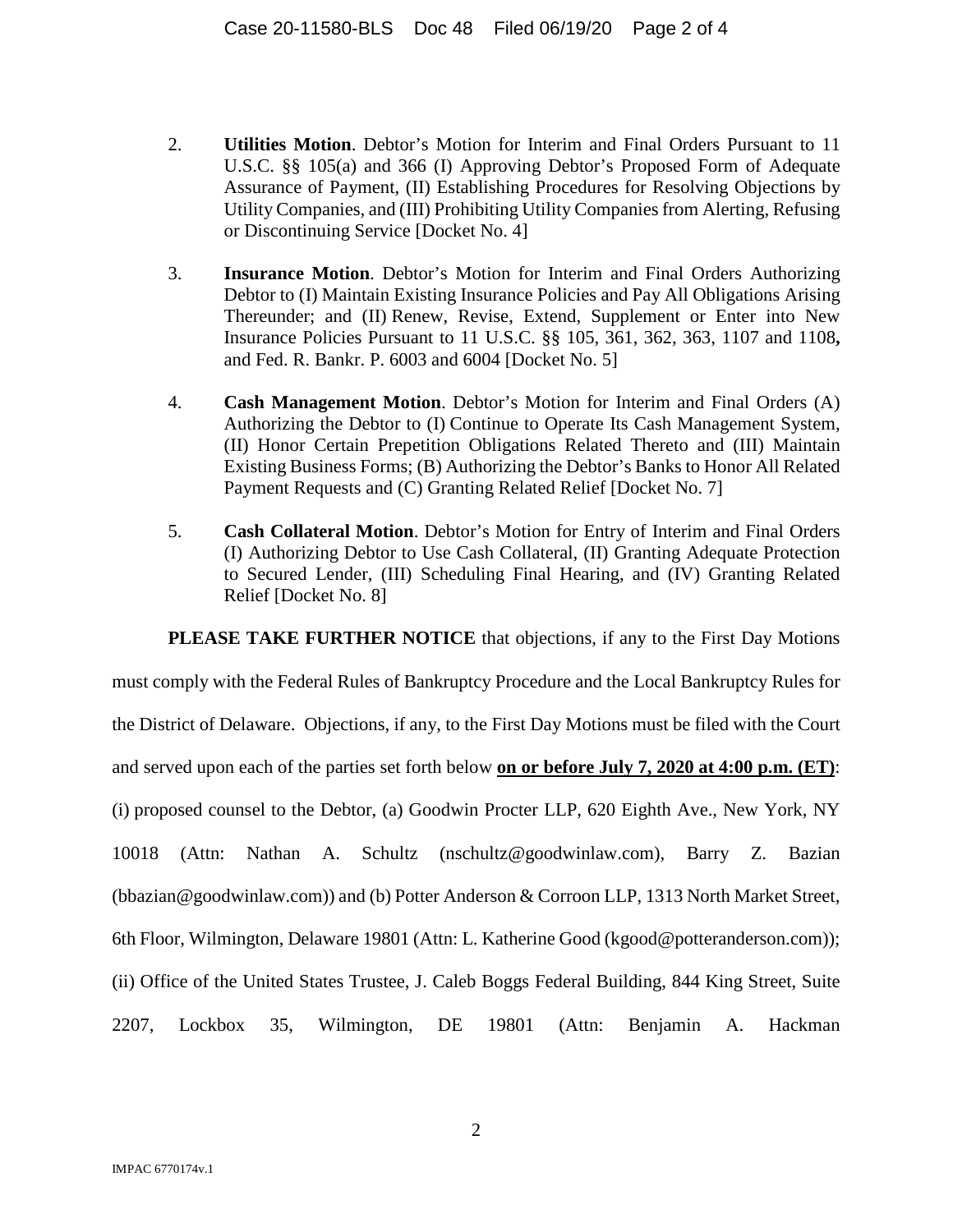## Case 20-11580-BLS Doc 48 Filed 06/19/20 Page 3 of 4

(Benjamin.A.Hackman@usdoj.gov)); and (iii) if any statutory committee has been appointed in the Chapter 11 Case, counsel to such committee.

**PLEASE TAKE FURTHER NOTICE** that copies of the First Day Motions and the interim orders entered with respect to the First Day Motions, which are served herewith, can be obtained through the Court's website at https://ecf.deb.uscourts.gov, referencing Case No. 20- 11580 (BLS), and on the website of the Debtor's notice and claims agent, Kurtzman Carson Consultants LLC, at www.kccllc.net/proteus.

**PLEASE TAKE FURTHER NOTICE** that the Second Day Hearing may be continued or adjourned thereafter from time to time without further notice other than an announcement of the adjourned date or dates at the Second Day Hearing or at a later hearing. The Debtor will file an agenda before the Second Day Hearing, which may modify or supplement the motions and applications to be heard at the Second Day Hearing.

**PLEASE TAKE FURTHER NOTICE** that you need not appear at the hearing if you do not object to the relief requested in the First Day Motions.

**PLEASE TAKE FURTHER NOTICE THAT IF YOU DO NOT WANT THE COURT TO GRANT THE RELIEF REQUESTED IN THE FIRST DAY MOTIONS, OR IF YOU WANT THE COURT TO CONSIDER YOUR VIEW ON THE FIRST DAY MOTIONS, THEN YOU OR YOUR ATTORNEY MUST TIMELY FILE AND SERVE AN OBJECTION AND ATTEND THE SECOND DAY HEARING. IF YOU OR YOUR ATTORNEY DO NOT TAKE THESE STEPS, THE COURT MAY DECIDE THAT YOU DO NOT OPPOSE THE RELIEF SOUGHT IN THE FIRST DAY MOTIONS AND MAY ENTER ORDERS GRANTING THE RELIEF REQUESTED IN THE FIRST DAY MOTIONS.** 

3